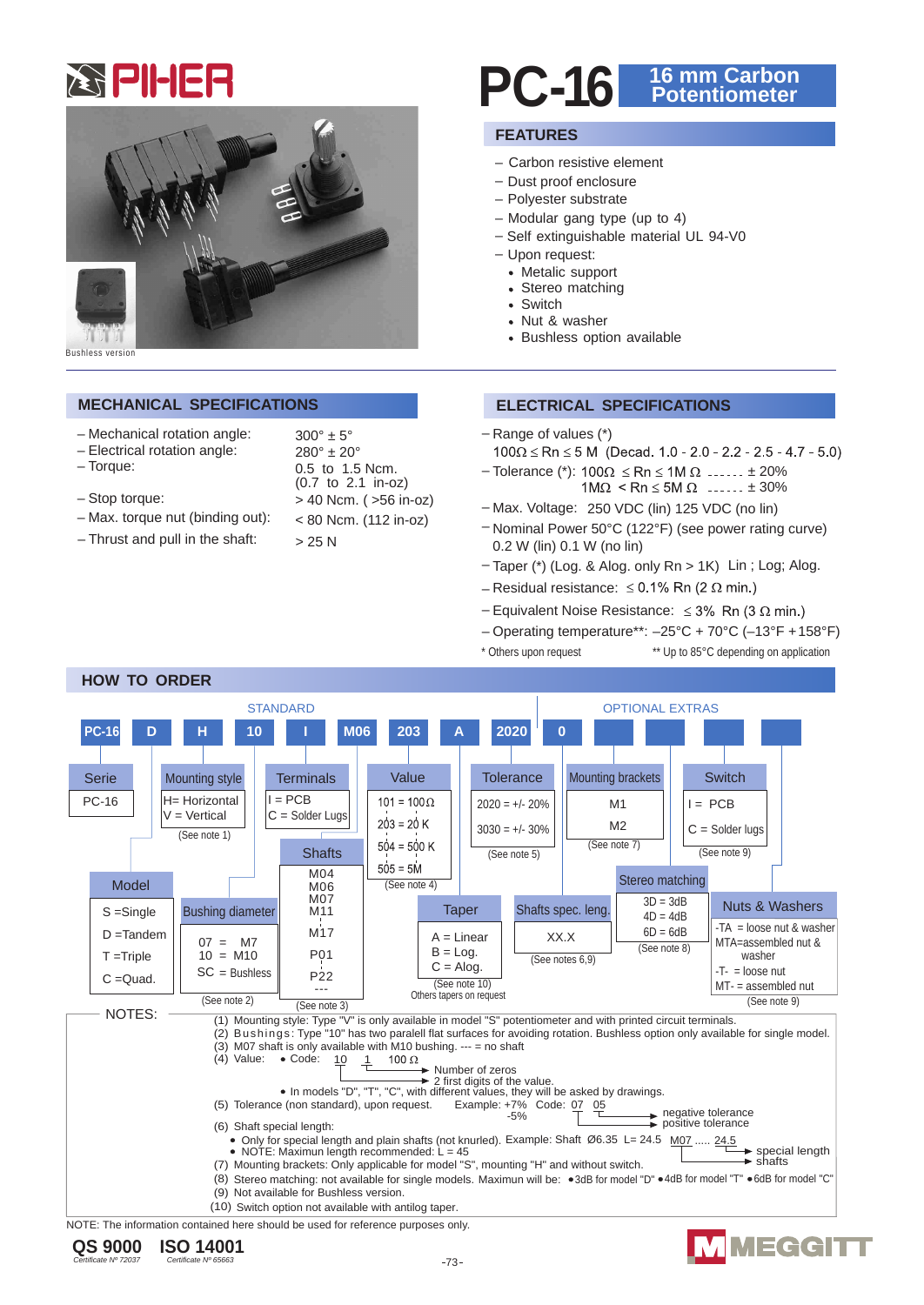# **HOW TO ORDER CUSTOM DRAWING STANDARD OPTIONS**

# PC-16 S V + DRAWING NUMBER (Max. 16 digits)

This way of ordering should be used for options which are not included in the "How to order" standard and optional extras.

## **MODELS**

| Mounting brackets  Without mounting brackets |  |
|----------------------------------------------|--|
|                                              |  |
|                                              |  |
|                                              |  |



# **METALLIC SUPPORT**





*<b>SPHER* 

### **BUSHINGS**

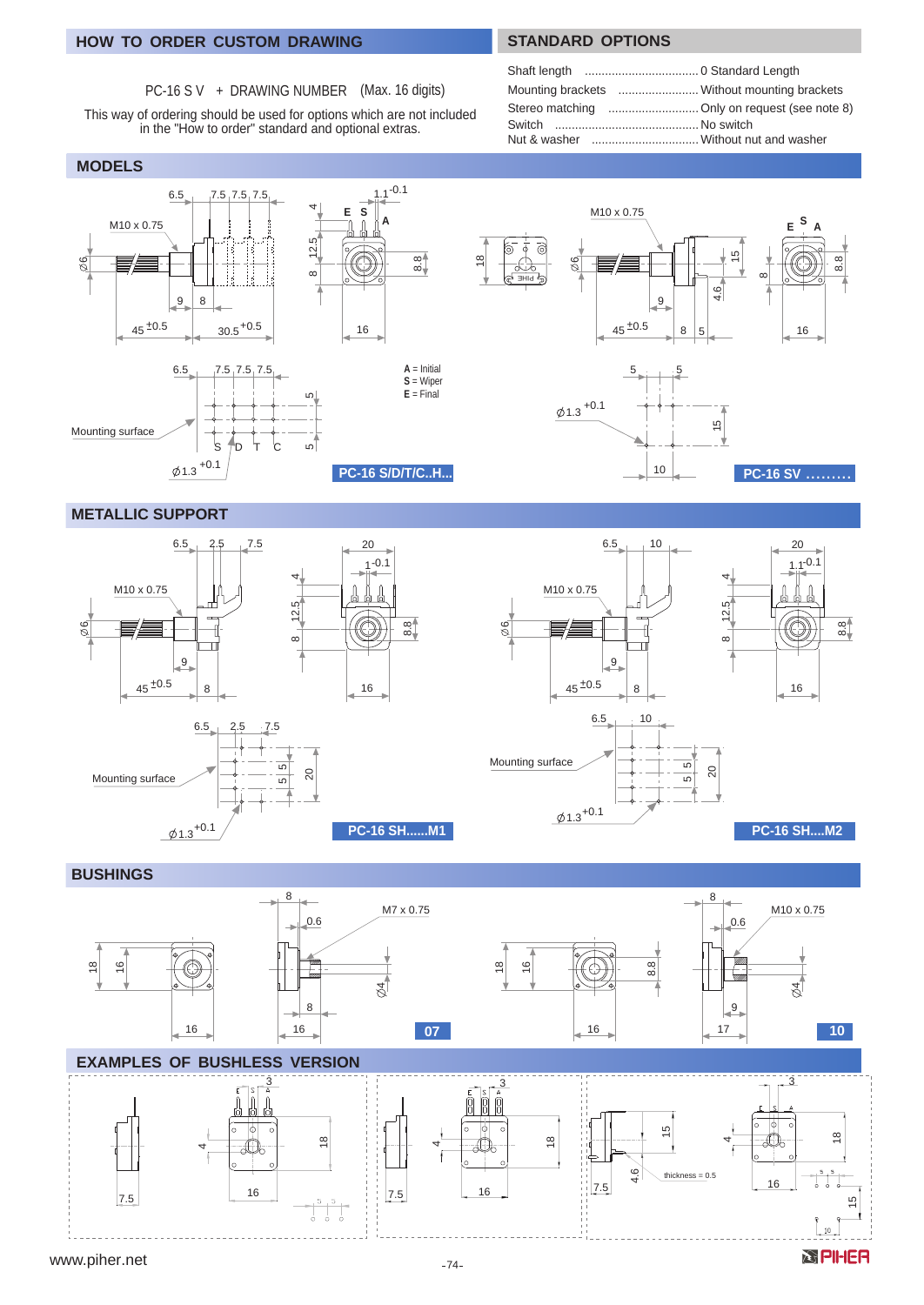# **TERMINALS**



**TAPERS POWER RATING CURVE NUTS & WASHERS**



M7 x 0.75  $10<sub>1</sub>$ 2.5 0.5  $\emptyset$ 10.3  $\emptyset$ 7.2

NOTE = Please note relative terminal positions when ordering non linear tapers.

| <b>TESTS</b>                            |                                            | <b>TYPICAL VARIATIONS</b>                            |
|-----------------------------------------|--------------------------------------------|------------------------------------------------------|
| ELECTRICAL LIFE                         | 1.000 h. $@$ 50 $°C$ ; 0.2 W               | ±5%                                                  |
| MECHANICAL LIFE : POT.<br><b>SWITCH</b> | 25.000 (10-15 CPM)<br>10.000 (1 A, 50 VAC) | $\pm 3$ % (Rn < 1 M $\Omega$ )                       |
| TEMPERATURE COEFFICIENT                 | $-25^{\circ}$ C: +70 $^{\circ}$ C          | $\pm 300$ ppm/ <sup>o</sup> C (Rn < 100 K $\Omega$ ) |
| <b>THERMAL CYCLING</b>                  | 16 h. @ 85°C; 2h. @ -25°C                  | ±2.5%                                                |
| DAMP HEAT                               | 500 h. @ 40°C @ 95% HR                     | ±5%                                                  |
| VIBRATION (for each plane X, Y, Z)      | 2 h. @ 10 Hz.  55 Hz.                      | ±2%                                                  |

## **SWITCH SWITCH**

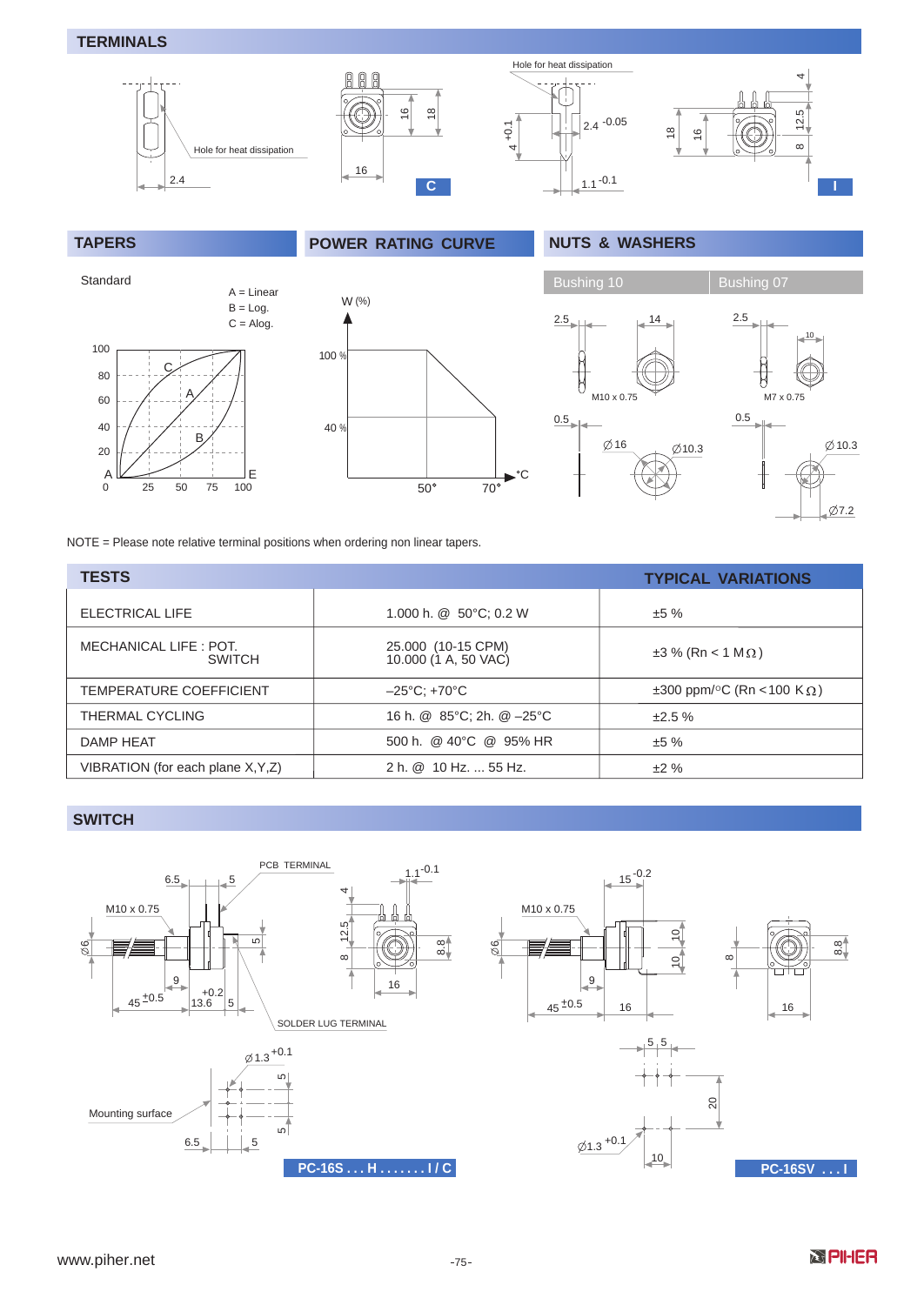| <b>SWITCH SPECIFICATIONS</b>        |                               |  |
|-------------------------------------|-------------------------------|--|
| NOMINAL CURRENT                     | 1A, 250 VAC                   |  |
| <b>CONTACT RESISTANCE (initial)</b> | 10 m $\Omega$                 |  |
| OPERATING TORQUE                    | 1 to 3 Ncm (1.4 to 4.2 in oz) |  |
| <b>OPERATING ANGLE</b>              | $30^{\circ} + 5^{\circ}$      |  |
| <b>TEST VOLTAGE</b>                 | 500 V                         |  |

# **PACKAGING**

Boxes of 50 pieces (160 x 110 x 85 mm.)

# **METALIC SHAFTS**

**STANDARD** 





| A    |    | <b>CODE</b> |
|------|----|-------------|
| 4    | 45 | MO4         |
| 6    | 45 | <b>MO6</b>  |
| 6.35 | 45 | <b>M07</b>  |

| A                        | B  | C              | L  | <b>CODE</b>     |
|--------------------------|----|----------------|----|-----------------|
| $\overline{2}$           | 5  | $\overline{7}$ | 15 | M <sub>11</sub> |
| $\overline{2}$           | 10 | 11             | 20 | M <sub>12</sub> |
| $\overline{4}$           | 12 | 14             | 25 | M <sub>13</sub> |
| $\overline{4}$           | 12 | 14             | 30 | M <sub>14</sub> |
| $\overline{4}$           | 12 | 14             | 35 | M <sub>15</sub> |
| $\overline{4}$           | 12 | 14             | 40 | M16             |
| $\overline{\mathcal{A}}$ | 12 | 14             | 45 | M <sub>17</sub> |

SPECIAL





| Α    |
|------|
| 4    |
| 6    |
| 6.35 |